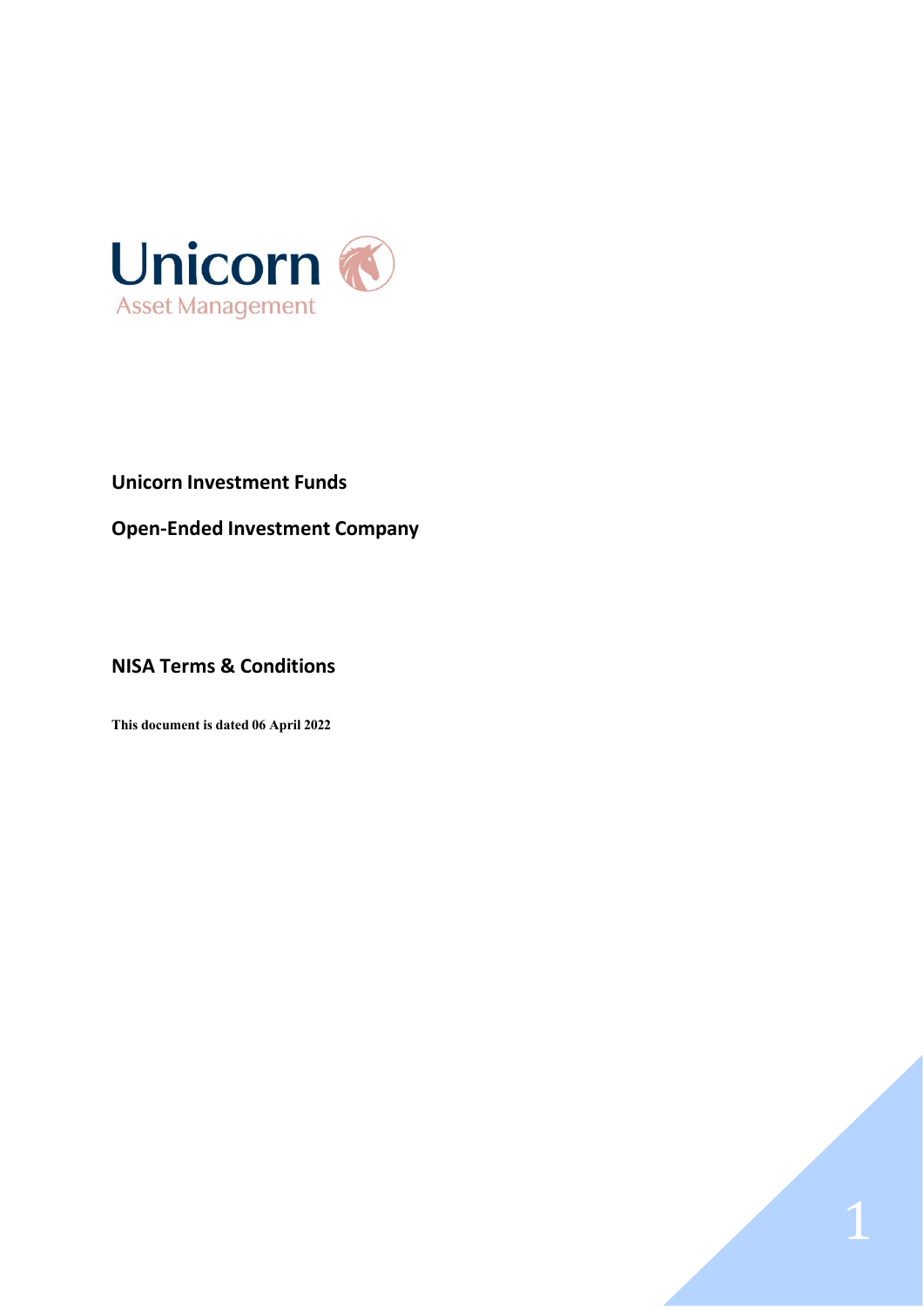# **UNICORN INVESTMENT FUNDS OPEN-ENDED INVESTMENT COMPANY TERMS & CONDITIONS DEFINITIONS**

**Account:** The Unicorn Investment Funds NISA to which you subscribe under these terms and conditions.

**ACD:** The Authorised Corporate Director of the OEIC, which is Unicorn Asset Management Limited.

**Account Investment:** Shares in a sub-fund of the Unicorn Investment Funds OEIC that you hold within your NISA.

**Administrator:** Administrator of the NISA – Phoenix Fund Services Limited

**Anti-Money Laundering Requirements**: means the Proceeds of Crime Act 2002, the Money Laundering Regulations 2007, the Terrorism Act 2000, and any other applicable anti-money laundering legislation, regulations, rules or guidelines.

**Applicable Law:** means all applicable laws and regulations of the United Kingdom or any other territory, and the prevailing regulations, requirements, determination, practice and guidelines of any other governmental or regulatory organisation of which the Intermediary or (if appropriate) an Associate is a member or by which it is regulated.

**Associate:** is as defined in the FCA Handbook

**Cancellation Rights:** the cancellation rights set out in chapter 15 of the FCA's Conduct of Business Sourcebook and is only applicable to businessintroduced by an IFA.

**Dealing Day:** Any day on which the stock exchange is open for business.

**Valuation Point**: 10.00 a.m. on a dealing day.

**Fund:** A sub- fund of the Unicorn Investment Funds OEIC

**FCA:** Financial Conduct Authority.

**FCA Handbook**: The handbook of rules and principles of the FCA as from time to time amended, extended or replaced.

**FCA Rules**: The rules of the FCA as contained in the FCA handbook and as from time to time amended, extended or replaced.

**Investments:** Shares held in the NISA

**Intermediary**: A person advising an investor in a Fund

**NISA:** New Individual Savings Account established under the NISA regulations.

**NISA Regulations:** The New Individual Savings Account Regulations 1998 and any regulations substituted for

them, all as from time to time amended or extended and in force.

**KIID:** The Key Investor Information Document which describes the nature and risk of a Fund.

**Manager:** Unicorn Asset Management Limited, referred to herein as "we" or "us". All references to the manager should be understood to include any third party administrators to whom functions in connection with the Unicorn Investment Funds NISA have been delegated.

**LIBOR:** The London Interbank Offer Rate or a suitable equivalent if not available.

**OEIC:** the Investment Company with Variable Capital registered with the FCA (no 196401)

**Prospectus:** The Prospectus of the Unicorn Investment Funds ICVC.

**Regular Savings Plan:** Arrangementsto invest a regular monthly amount in your NISA.

**Settlement Day**: means in respect of any purchase or sale order, the day stated in the contract note (or other confirmation) asthe settlement day, on which payment is due.

**Shares:** Any class of shares in the Fund

**SID:** The Supplementary Information Document for the Unicorn Investment Funds ICVC

**Terms:** These terms and conditions, which may be amended by giving you 30 days notice in writing, the application form completed by you and any other document referred to in either of those documents which form the agreement between us. Words and expressions defined in the FCA Rules or the NISA or Regulations have the same meanings in these Terms. In the event of any conflict arising between the NISA Regulations and the FCA Rules or these Terms then the NISA Regulations shall prevail.

**We/us/our:** Unicorn Asset Management Limited

**Year:** A tax year beginning on 6 April and ending 5 April

**You/your**: the investor in the NISA under these terms and conditions

# **OPENING AN ACCOUNT**

Your Account will begin as soon as we accept your application and receive your payment. The minimum initial investment in the ISA is £2,500 for lump sums (100 per month for monthly direct debits). Subsequent lump sum investments must be for a minimum of £1,000 per fund. No interest will be paid on any monies awaiting clearance and/or investment.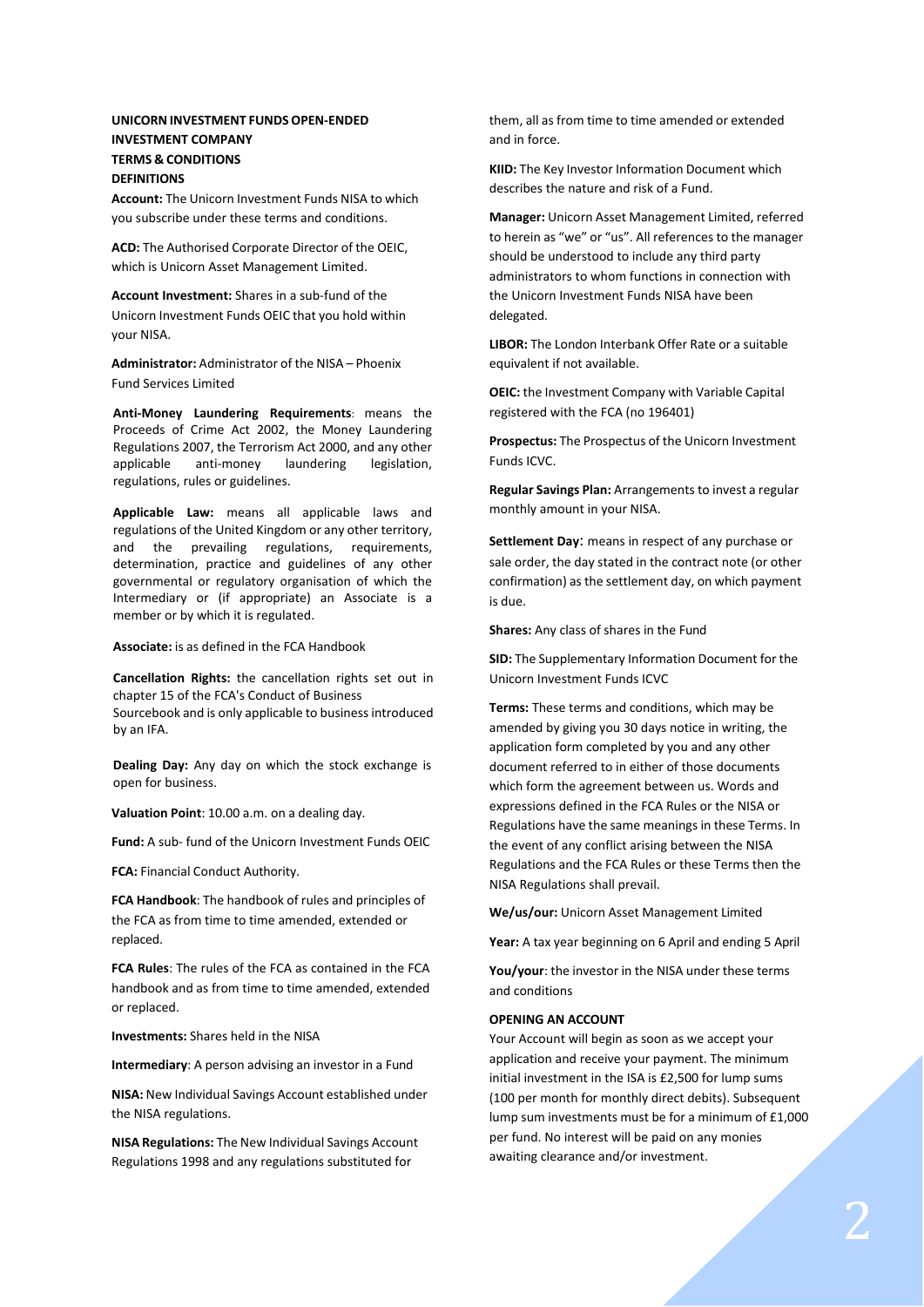Your lump sum application monies will normally be invested in the fund of your choice at the price at the dealing day following acceptance of your application. Dealing in the Funds takes place each dealing day.

The Unicorn Investment Funds NISA only allows investment in a Stocks and Shares ISA. The maximum that you can invest in an ISA for any one tax year is £20,000. If you have invested any money into a cash ISA during the year the amount of that investment should be deducted from the limit of £20,000.

If you are making regular savings, direct debit payments will be deducted monthly from your bank account on the 1st business day of the month.

If you are transferring an NISA to us and you do not complete a monetary amount or tax year(s) in your transfer instruction form or if your NISA is a current year NISA, your instruction shall be deemed to be an instruction for the transfer of the whole of your ISA to us. If you are transferring the current tax year's NISA this must be transferred in its entirety, but all or part of previous years NISAs may be transferred.

We will manage your Account in accordance with the FCA Rules, the NISA Regulations and these Terms.

Any fundamental changes to these terms and conditions will be notified to you at the point at which we issue half year valuations or issue distribution vouchers.

# **CANCELLATION RIGHTS**

After we have accepted your application we will send you a cancellation notice. If you wish to cancel your application it must be returned to us within 14 days of its receipt. If the value of investment has fallen since the date of the initial investment, the shortfall will be deducted from the amount returned to you.

For NISA investors, cancellation rights only apply to the first payment/subscription. Any NISA subscription cancelled within the said 14 day period does not count as a subscription within an NISA wrapper.

#### **SETTLEMENT**

Payment in respect of any purchase contract instructed by the Intermediary must be received by us on or before the Settlement Day. We will be entitled to cancel, in whole or part, any contract in respect of which a payment is overdue, with any shortfall being covered by the investor.

We reserve the right to insist that amounts that are over £10,000 should be paid to usby electronic means before a transaction is placed or on or before the Settlement Day (unless otherwise agreed by us). Late settlement will be subject to an interest rate charge of 2% above

LIBOR together with an administration charge of £50 per day until settlement has been received.

### **HOW INVESTMENTS ARE HELD**

You will at all times be and remain the beneficial owner of your Account investments. No certificates will be issued. Title to Account investments shall be vested with the Manager or its appointed nominee. The documents evidencing title to such investments shall be held by the Manager, or its nominee as the Manager may direct. We shall not lend to, nor shall we deposit by way of collateral with, any third party any of the Shares held in your Account, nor shall we borrow money on your behalf against those Shares.

Any money held in a client money account for any reason will not earn interest.

You may not use Account investments as security for a loan.

## **CHARGES AND EXPENSES**

We will not charge you a fee for managing your NISA investment. Charges relating to an investment in the underlying funds are explained in the Supplementary Information Document.

#### **INCOME**

Distributionsfrom the Unicorn Investment Funds OEIC will be paid in November each year. The Unicorn UK Income Fund & Unicorn UK Ethical Fund also makes a quarterly distribution in February, May and August.

To enable the income to be paid or reinvested gross on or soon after the distribution date any tax credit reclaimable will be pre-funded by the Manager. The income, including any tax credits reclaimable, will be reinvested in shares of the same fund, unless you have requested that they be paid directly into your bank account, in which case the income will be paid within seven days of receipt.

#### **COMMUNICATIONS**

We reserve the right to refuse to accept instructions if they are contrary to these Terms, if compliance would be impracticable or if implementation would place us, or your Account in breach of the NISA Regulations or the FCA Rules. We shall notify you in writing of any refusal.

All instructions, notices or other communications to be given by comply with your instructions. In particular, any transactions by us to you under these Terms will be sent to you at your last address notified to us, and shall be deemed to have been served on the second day following the day on which it was posted.

We will send you twice-yearly statements for the six month periods to 31 January and 31 July. These will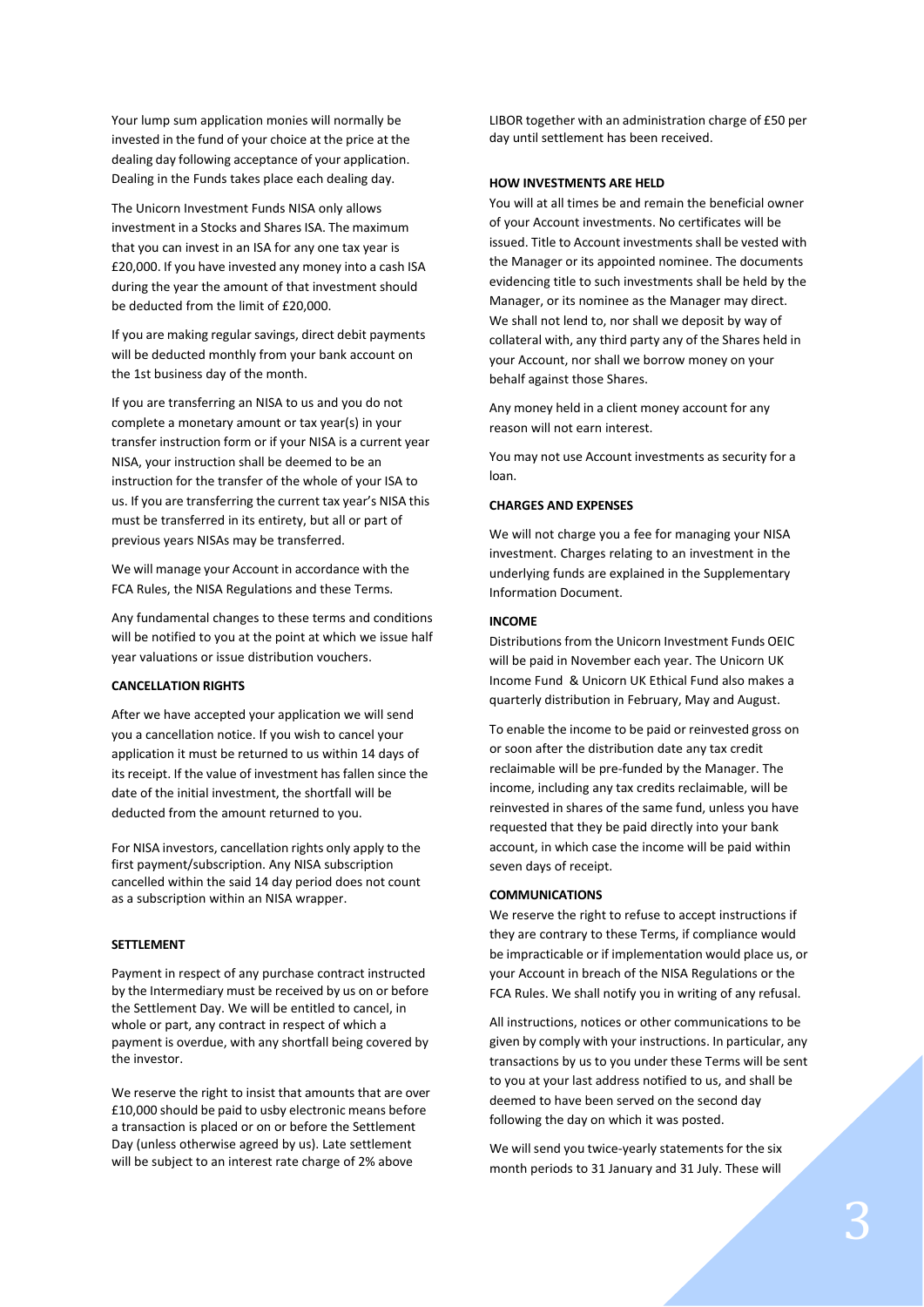include a summary of the number of Shares held in your Account at the relevant valuation date, a valuation of the Shares and a summary of transactions relating to your Account investments. This will include all income re-invested in your Account during the period together with associated tax credits reclaimed.

## **RIGHTS**

You can ask us to arrange for you to: (a) receive, the annual and half-yearly reports (b) receive any other information issued to Shareholders of the Unicorn investment Funds OE1C; (c) attend and vote at meetings of the Unicorn

investment Funds OEIC.

#### **TAX**

We will make all necessary claims to reclaim tax relating to your Account. Account investments held within an NISA are free of Capital Gains Tax.

You should be aware that value of tax benefits depends on individual circumstances and the favourable tax treatment for NISAs may not withdrawn by the government.

# **WITHDRAWALS AND CLOSURE**

You may, on request, withdraw all or part of your investment from your Account. If so directed, we will realise the specified amount in value of the shares held in your Account at the next dealing point and pay the cash proceeds by cheque either direct to your bank account or to you. The minimum amount that you can withdraw from your Account on any one occasion is £1,000. You should note that after any withdrawal a minimum of £2,500 must be left in your Account.

If you do not comply with the minimum we may treat your instructions as an instruction to terminate your Account. You may close your Account at any time on request. Your Account will close when we receive your instructions. Your Account will be closed if we receive notice of your death. Under the inland Revenues rules, the Account will cease to benefit from the tax advantages relating to NISAs from the date of your death.

We may close your Account in accordance with the NISA Regulations on 30 days written notice. We may also close your Account immediately by giving you notice in writing if the value of your Account investments is less than £1,000 following a partial withdrawal of investments. The Shares remaining in your Account following the withdrawal will be valued on the day of the withdrawal.

We will comply with instructions given by you in connection with any withdrawal from or the transfer or closure of your Account within a reasonable time unless compliance would cause a contravention of the NISA Regulations or any other regulations, law or rule.

On the transfer or closure of your Account any authority which you have given to us, and our obligations under these Terms, will continue for as long as is necessary to allow us to comply with your instructions. In particular, any transactions that are in the course of being effected at the time of any withdrawal from, or on the closure or transfer of, your Account will be completed in the normal manner.

An administration charge of £50 (plus VAT) will be payable on termination/closure of your Account.

# **DEATH**

Should you die your Account will cease to be exempt from tax, and the investments will be transferred to the main share register awaiting instructions from your executors or personal representatives.

#### **SWITCHING**

You may instruct us to switch the investments in your Account by selling units in one fund and reinvesting the proceeds in another. We will normally effect the redemption transaction at the valuation point after we receive your instructions and the associated purchase transaction at the following dealing point. The value of the shares being sold should exceed £1,000 subject to a minimum holding of £1,000 per fund.

# **TRANSFER**

You can transfer the whole or part of your Account to another NISA manager by writing to us. If you are transferring the current tax years NISA this must be transferred in its entirety, but all or part of previous tax years NISAs may be transferred. Only cash may be transferred. An administration charge of £50 (plus VAT) will be levied and deducted from the amount transferred.

#### **COMPLAINTS**

If you have a complaint about the service you receive from the Unicorn investment Funds NISA you should write initially to us. We will deal with your complaint via our Compliance Officer who may bring your compliant to the attention of its regulators. You may also complain directly to the Financial Ombudsman, South Quay Plaza, 183 Marsh Wall, London, E14 95R (Tel: 0845 080 1800). Unicorn Asset Management can supply you with a statement of your compensation rights in the event of it being unable to meet any liabilities to you arising under your NISA.

#### **LIABILITY**

Manager against any liabilities it may incur in The Manager will not be liable for any loss you may experience through a fall in the value of the investments held in your Account. You hereby agree to indemnify the